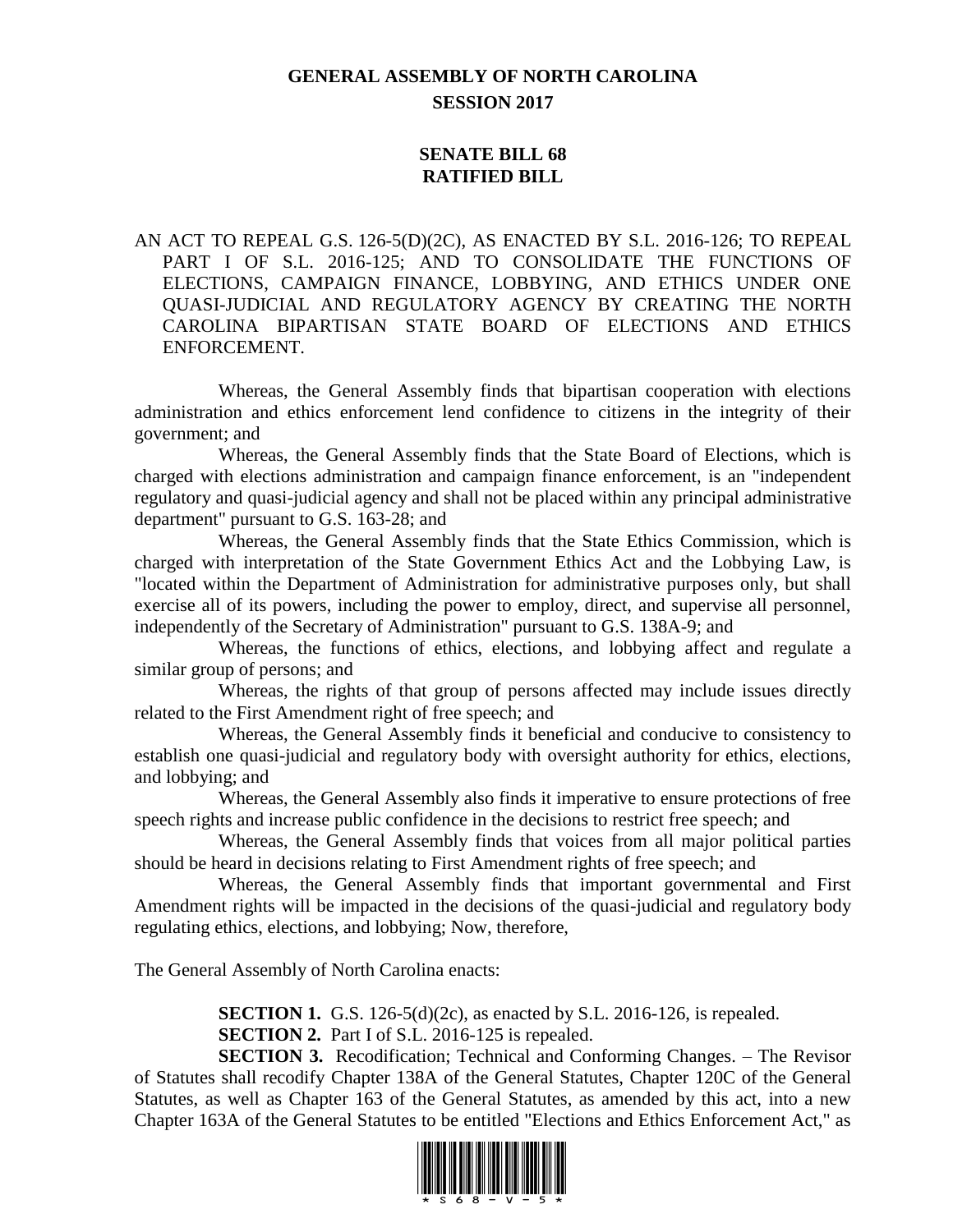enacted by Section 4 of this act. The Revisor may also recodify into the new Chapter 163A of the General Statutes other existing statutory laws relating to elections and ethics enforcement that are located elsewhere in the General Statutes as the Revisor deems appropriate. The new Chapter 163A of the General Statutes shall have the following structure:

SUBCHAPTER I. GENERAL PROVISIONS.

Article 1. Bipartisan State Board of Elections and Ethics Enforcement.

SUBCHAPTER II. ETHICS AND LOBBYING.

Article 5. General Provisions.

Article 6. Public Disclosure of Economic Interests.

Article 7. Ethical Standards for Covered Persons.

Article 8. Lobbying.

Part 1. Registration.

Part 2. Prohibitions and Restrictions.

Part 3. Reporting.

Part 4. Liaison Personnel.

Part 5. Exemptions.

Part 6. Miscellaneous.

Article 9. Violation Consequences.

SUBCHAPTER III. ELECTION AND ELECTION LAWS.

Article 15. Time of Primaries and Elections.

Part 1. Time of Primaries and Elections.

Part 2. Time of Elections to Fill Vacancies.

Article 16. Election Officers.

Part 1. State Board Powers and Duties.

Part 2. County Boards of Elections.

Part 3. Political Activities by Board of Elections Members and Employees.

Part 4. Precinct Election Officials.

Article 17. Qualifying to Vote.

Part 1. Qualifications of Voters.

Part 2. Registration of Voters.

Part 3. Challenges.

Part 4. HAVA Administrative Complaint Procedure.

Article 18. Political Parties.

Article 19. Nomination of Candidates.

Part 1. Primary Elections.

Part 2. Nomination by Petition.

Part 3. Challenge to Candidacy.

Article 20. Conduct of Primaries and Elections.

Part 1. Precincts and Voting Places.

Part 2. Precinct Boundaries.

Part 3. Voting.

Part 4. Counting Official Ballots, Canvassing Votes, Hearing Protests, and Certifying Results.

Part 5. Members of United States House of Representatives.

Part 6. Presidential Electors.

Part 7. Presidential Preference Primary Act.

Part 8. Petitions for Elections and Referenda.

Article 21. Absentee Voting.

Part 1. Absentee Ballot.

Part 2. Uniform Military and Overseas Voters Act.

Article 22. Regulation of Election Campaigns.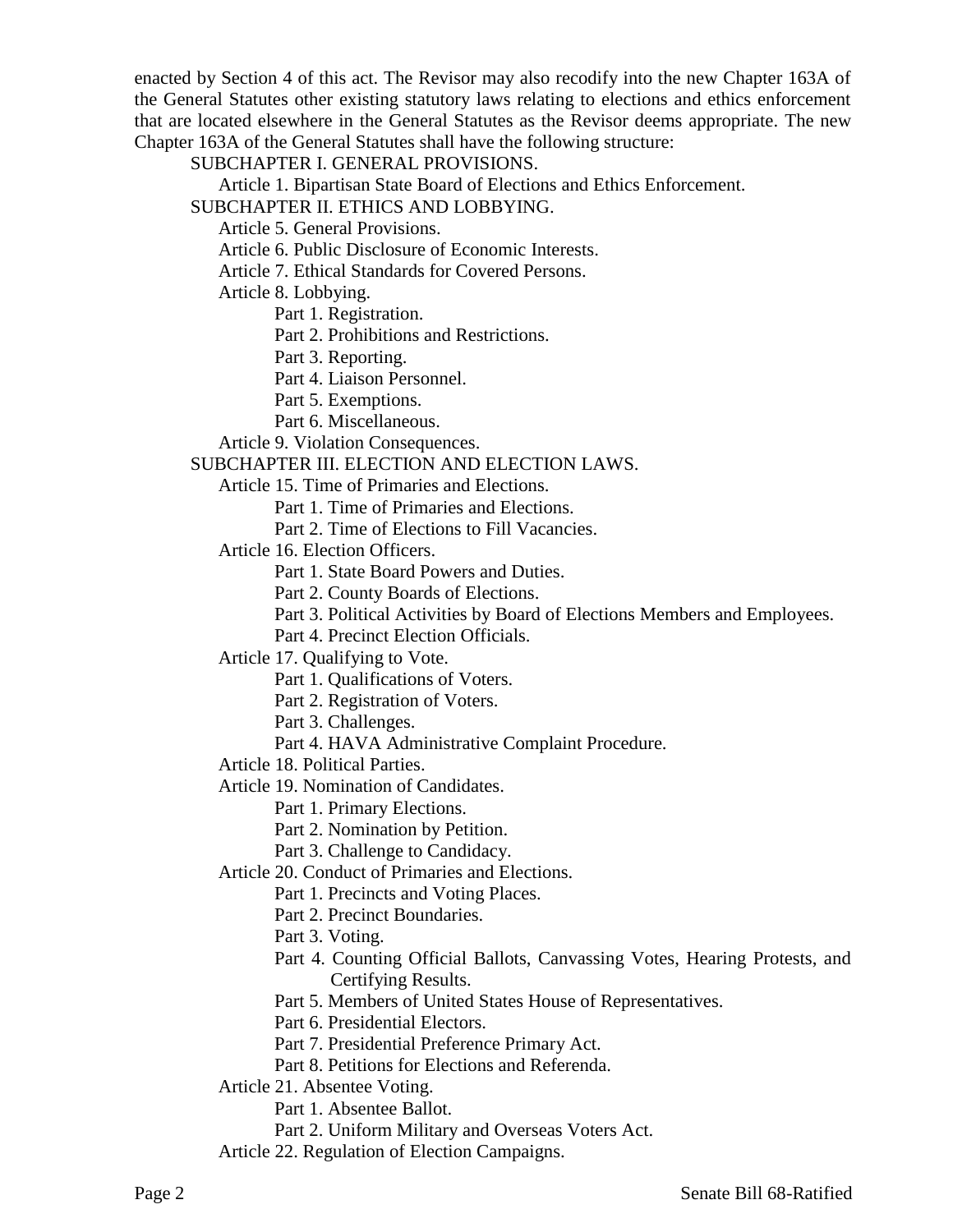Part 1. Corrupt Practices and Other Offenses Against the Elective Franchise. Article 23. Regulating Contributions and Expenditures in Political Campaigns.

Part 1. In General.

Part 2. Disclosure Requirements for Media Advertisements.

Part 3. Municipal Campaign Reporting.

Article 24. The North Carolina Public Campaign Fund.

Article 25. The Voter-Owned Elections Act.

Article 26. Legal Expense Funds.

Article 27. Municipal Elections.

Part 1. Municipal Election Procedure.

Part 2. Conduct of Municipal Elections.

Article 28. Nomination and Election of Appellate, Superior, and District Court Judges.

When recodifying, the Revisor is authorized to change all references to the State Ethics Commission, to the State Board of Elections, or to the Secretary of State, to instead be references to the Bipartisan State Board of Elections and Ethics Enforcement. The Revisor may separate subsections of existing statutory sections into new sections and, when necessary to organize relevant law into its proper place in the above structure, may rearrange sentences that currently appear within subsections. The Revisor may modify statutory citations throughout the General Statutes, as appropriate, and may modify any references to statutory divisions, such as "Chapter," "Subchapter," "Article," "Part," "section," and "subsection," adjust the order of lists of multiple statutes to maintain statutory order, correct terms and conform names and titles changed by this act, eliminate duplicative references to the Bipartisan State Board of Elections and Ethics Enforcement that result from the changes authorized by this section, and make conforming changes to catch lines and references to catch lines. The Revisor may also adjust subject and verb agreement and the placement of conjunctions. The Revisor shall consult with the State Ethics Commission, the State Board of Elections, the Secretary of State, and the new Bipartisan State Board of Elections and Ethics Enforcement on this recodification.

**SECTION 4.(a)** The General Statutes are amended by adding a new Chapter to read:

## "**Chapter 163A.**

## "**Elections and Ethics Enforcement Act.**"

**SECTION 4.(b)** Chapter 163A of the General Statutes, as enacted by this act, is amended by adding a new Subchapter to read:

# "**SUBCHAPTER I. GENERAL PROVISIONS.**"

**SECTION 4.(c)** Subchapter I of Chapter 163A of the General Statutes, as enacted by this act, is amended by adding a new Article to read:

## "Article 1.

"Bipartisan State Board of Elections and Ethics Enforcement.

## "**§ 163A-1. Bipartisan State Board of Elections and Ethics Enforcement established.**

There is established the Bipartisan State Board of Elections and Ethics Enforcement, referred to as the State Board in this Chapter.

## "**§ 163A-2. Membership.**

(a) The State Board shall consist of eight individuals registered to vote in North Carolina, appointed by the Governor, four of whom shall be of the political party with the highest number of registered affiliates and four of whom shall be of the political party with the second highest number of registered affiliates, as reflected by the latest registration statistics published by the State Board. The Governor shall appoint four members each from a list of six nominees submitted by the State party chairs of the two political parties with the highest number of registered affiliates, as reflected by the latest registration statistics published by the State Board.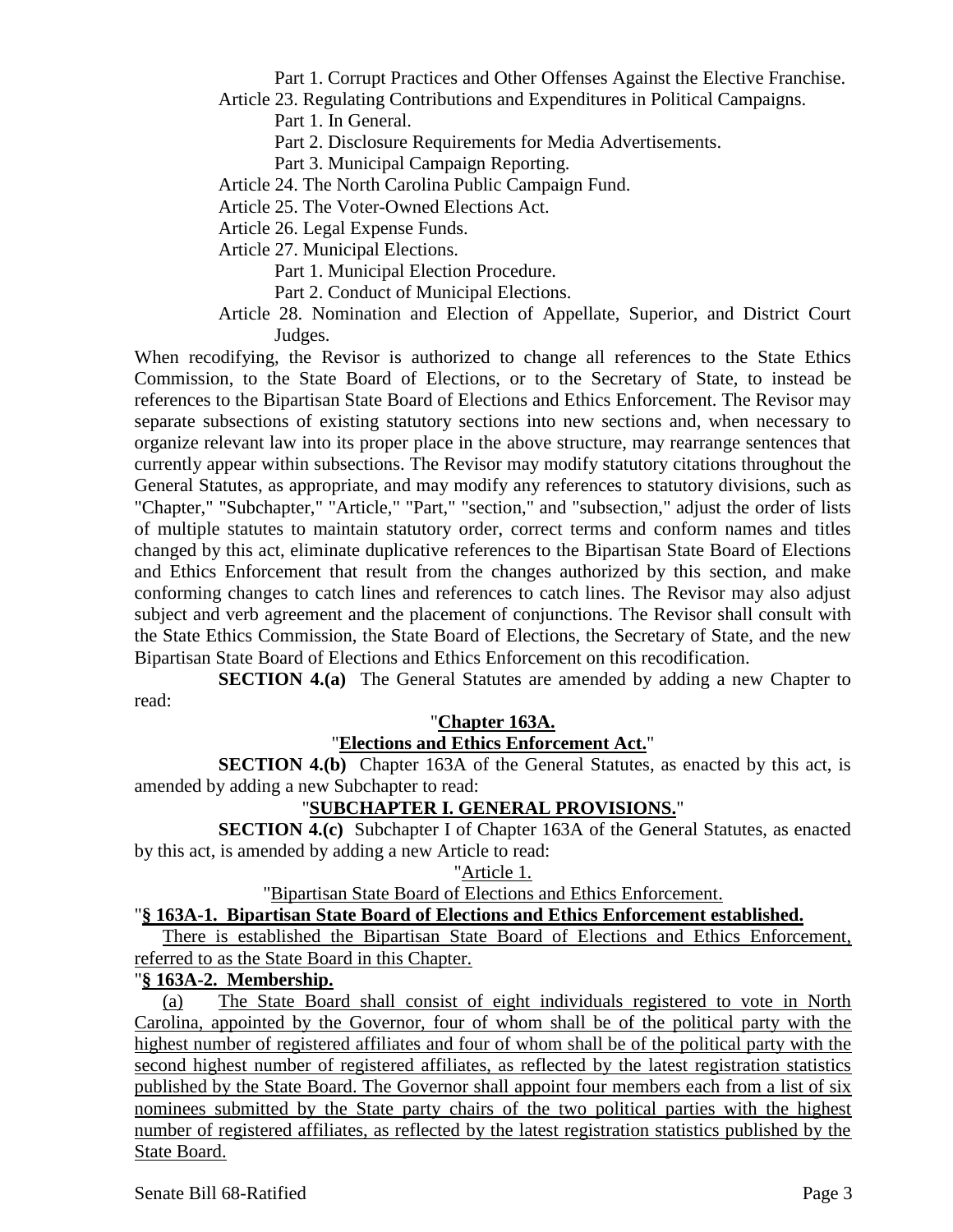(b) Members shall serve for two-year terms, beginning May 1 of the odd-numbered year.

(c) Members shall be removed by the Governor from the State Board only for misfeasance, malfeasance, or nonfeasance. Violation of G.S. 163A-3(d) shall be considered nonfeasance.

(d) Any vacancy occurring on the State Board shall be filled by an individual affiliated with the same political party of the vacating member. Any vacancy occurring in the State Board shall be filled by the Governor, and the person so appointed shall fill the unexpired term. The Governor shall fill the vacancy from a list of two names submitted by the State party chair of the political party with which the vacating member was affiliated if that list is submitted within 30 days of the occurrence of the vacancy.

(e) At the first meeting held after new appointments are made, the members of the State Board shall take the following oath:

> "I, \_\_\_\_\_\_\_\_\_\_, do solemnly swear (or affirm) that I will support the Constitution of the United States; that I will be faithful and bear true allegiance to the State of North Carolina and to the constitutional powers and authorities which are or may be established for the government thereof; that I will endeavor to support, maintain, and defend the Constitution of said State; and that I will well and truly execute the duties of the office of member of the Bipartisan State Board of Elections and Ethics Enforcement according to the best of my knowledge and ability, according to law, so help me God."

(f) At the first meeting in May, the State Board shall organize by electing one of its members chair and one of its members vice-chair, each to serve a two-year term as such. In 2017 and every four years thereafter, the chair shall be a member of the political party with the highest number of registered affiliates, as reflected by the latest registration statistics published by the State Board, and the vice-chair a member of the political party with the second highest number of registered affiliates. In 2019 and every four years thereafter, the chair shall be a member of the political party with the second highest number of registered affiliates, as reflected by the latest registration statistics published by the State Board, and the vice-chair a member of the political party with the highest number of registered affiliates.

(g) At the first meeting held after new appointments are made after taking the oath, the State Board shall elect one of its members secretary, to serve a two-year term as such.

- (h) No person shall be eligible to serve as a member of the State Board who:
	- (1) Holds any elective or appointive office under the government of the United States, the State of North Carolina, or any political subdivision thereof.
	- (2) Holds any office in a political party or organization.
	- (3) Is a candidate for nomination or election to any office.
	- (4) Is a campaign manager or treasurer of any candidate in a primary or election.
	- (5) Has served two full consecutive terms.
- (i) No person while serving on the State Board shall:
	- (1) Make a reportable contribution to a candidate for a public office over which the State Board would have jurisdiction or authority.
	- (2) Register as a lobbyist under Article 8 of this Chapter.
	- (3) Make written or oral statements intended for general distribution or dissemination to the public at large supporting or opposing the nomination or election of one or more clearly identified candidates for public office.
	- (4) Make written or oral statements intended for general distribution or dissemination to the public at large supporting or opposing the passage of one or more clearly identified referendum or ballot issue proposals.
	- (5) Solicit contributions for a candidate, political committee, or referendum committee.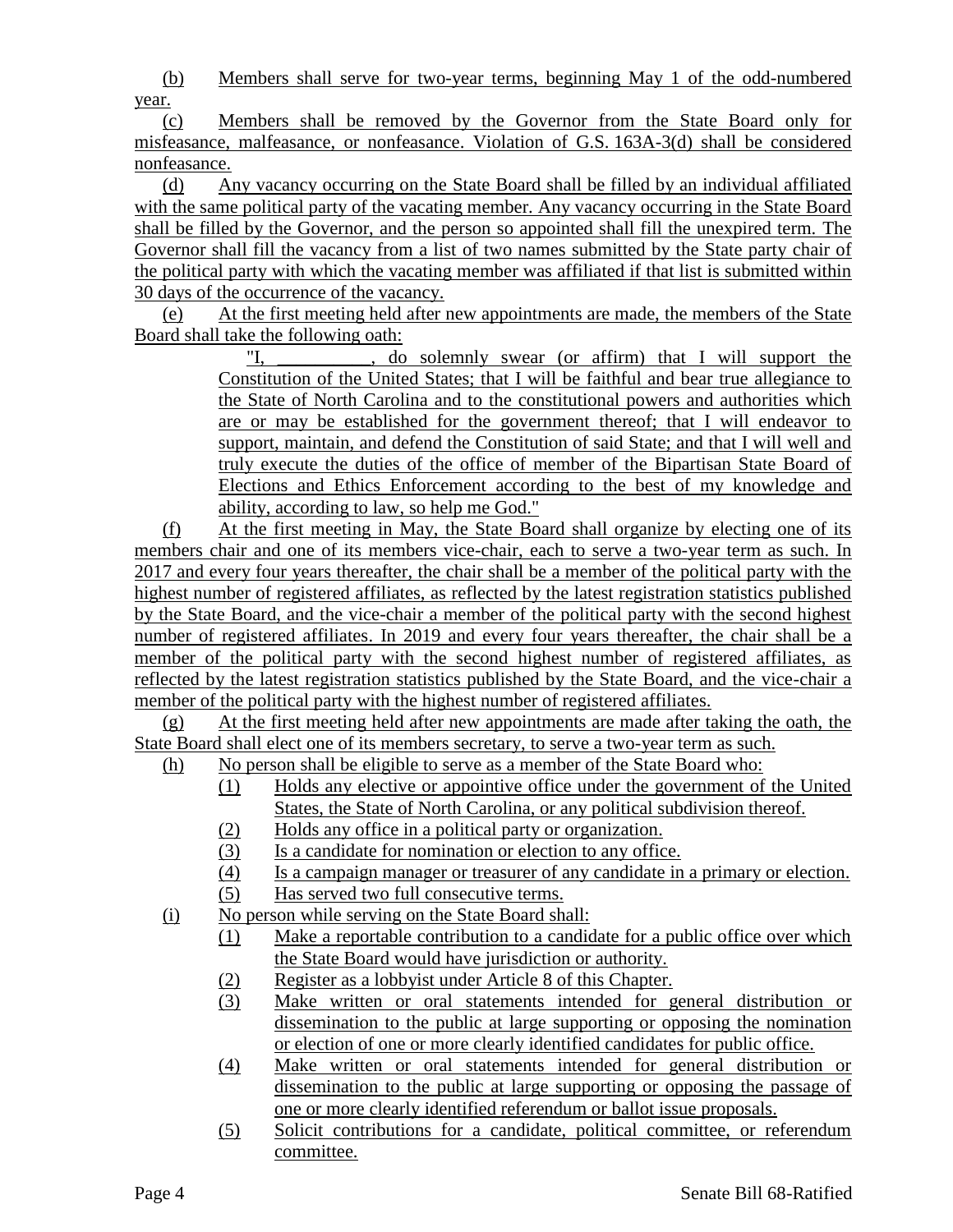(j) Members of the State Board shall receive per diem, subsistence, and travel, as provided in G.S. 138-5 and G.S. 138-6.

## "**§ 163A-3. Meetings; quorum; majority.**

(a) The State Board shall meet at least monthly and at other times as called by its chair or by a majority of its members. In the case of a vacancy in the chair, meetings may be called by the vice-chair.

(b) A majority of the members constitutes a quorum for the transaction of business by the State Board.

(c) Unless otherwise specified in this Chapter, an affirmative vote of at least five members of the State Board shall be required for all actions by the State Board.

(d) If any member of the State Board fails to attend a meeting, and by reason thereof there is no quorum, the members present shall adjourn from day to day for not more than three days. By the end of which time, if there is no quorum, the Governor may summarily remove any member failing to attend and appoint a successor.

# "**§ 163A-4. Powers of the State Board in the execution of State Board duties.**

(a) In the performance of the duties enumerated in Article 8 of Subchapter II of this Chapter and Subchapter III of this Chapter, the State Board shall have power to issue subpoenas, summon witnesses, and compel the production of papers, books, records, and other evidence. Such subpoenas for designated witnesses or identified papers, books, records, and other evidence shall be signed and issued by the chair.

(b) In the absence of the chair or upon the chair's refusal to act, the vice-chair may sign and issue subpoenas, summon witnesses, and compel the production of papers, books, records, and other evidence approved in accordance with subsection (a) of this section.

(c) In the performance of the duties enumerated in this Chapter, the State Board, acting through the chair, shall have the power to administer oaths. In the absence of the chair or upon the chair's refusal to act, any member of the State Board may administer oaths.

(d) Except as provided in subsection (a) of this section, the State Board, upon a vote of five or more of its members, may petition the Superior Court of Wake County for the approval to issue subpoenas and subpoenas duces tecum as necessary to conduct investigations of violations of the remainder this Chapter. The court shall authorize subpoenas under this subsection when the court determines they are necessary for the enforcement of this Chapter. Subpoenas issued under this subsection shall be enforceable by the court through contempt powers. Venue shall be with the Superior Court of Wake County for any nonresident person, or that person's agent, who makes a reportable expenditure under this Chapter, and personal jurisdiction may be asserted under G.S. 1-75.4.

## "**§ 163A-5. Independent agency, staff, and offices.**

(a) The State Board shall be and remain an independent regulatory and quasi-judicial agency and shall not be placed within any principal administrative department. The State Board shall exercise its statutory powers, duties, functions, and authority and shall have all powers and duties conferred upon the heads of principal departments under G.S. 143B-10.

(b) The State Board may employ professional and clerical staff, including an Executive Director.

## "**§ 163A-6. Executive Director of the State Board.**

(a) There is hereby created the position of Executive Director of the State Board, who shall perform all duties imposed by statute and such duties as may be assigned by the State Board.

(b) The State Board shall appoint an Executive Director for a term of two years with compensation to be determined by the Office of State Human Resources. The Executive Director shall serve beginning May 15 after the first meeting held after new appointments to the State Board are made, unless removed for cause, until a successor is appointed. In the event of a vacancy, the vacancy shall be filled for the remainder of the term.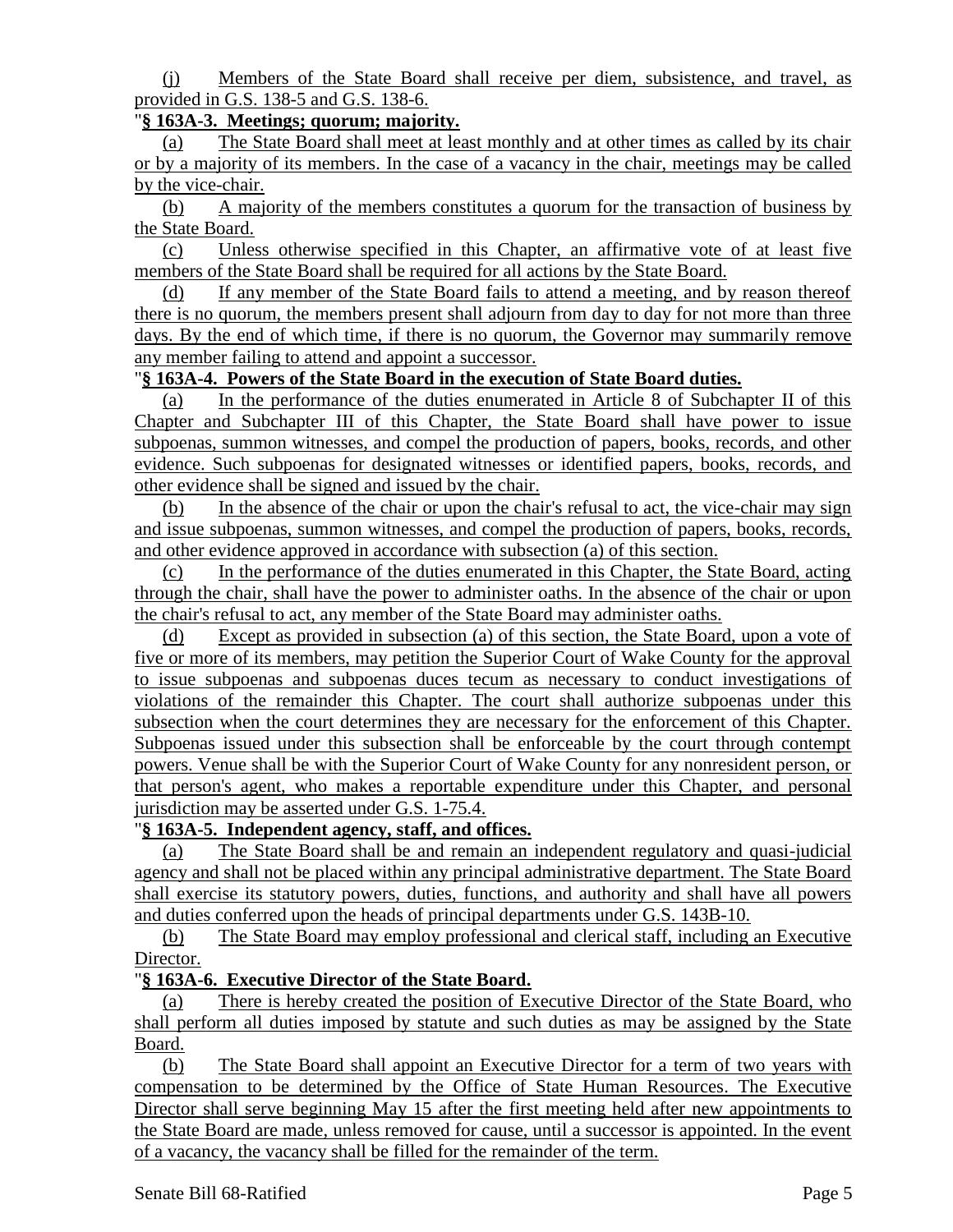(c) The Executive Director shall be responsible for staffing, administration, and execution of the State Board's decisions and orders and shall perform such other responsibilities as may be assigned by the State Board.

(d) The Executive Director shall be the chief State elections official."

**SECTION 5.(a)** G.S. 138A-6 is repealed. **SECTION 5.(b)** G.S. 138A-7 is repealed. **SECTION 5.(c)** G.S. 138A-8 is repealed. **SECTION 5.(d)** G.S. 138A-9 is repealed. **SECTION 5.(e)** G.S. 138A-12(r) is repealed. **SECTION 5.(f)** G.S. 138A-13 reads as rewritten:

# "**§ 138A-13. Request for advice.**

... (a2) A request for a formal advisory opinion under subsection (a) of this section shall be in writing, electronic or otherwise. The Commission State Board shall issue formal advisory opinions having prospective application only. A public servant or legislative employee who relies upon the advice provided to that public servant or legislative employee on a specific matter addressed by the requested formal advisory opinion shall be immune from all of the following:

- (1) Investigation by the Commission,State Board, except for an inquiry under G.S. 138A-12(b)(3).
- (2) Any adverse action by the employing entity.
- (3) Investigation by the Secretary of State.

(b1) A request by a legislator for a recommended formal advisory opinion shall be in writing, electronic or otherwise. The Commission State Board shall issue recommended formal advisory opinions having prospective application only. Until action is taken by the Committee under G.S. 120-104, a legislator who relies upon the advice provided to that legislator on a specific matter addressed by the requested recommended formal advisory opinion shall be immune from all of the following:

- (1) Investigation by the Committee or Commission, State Board, except for an inquiry under G.S. 138A-12(b)(3).
- (2) Any adverse action by the house of which the legislator is a member.
- (3) Investigation by the Secretary of State.

Any recommended formal advisory opinion issued to a legislator under this subsection shall immediately be delivered to the chairs of the Committee, together with a copy of the request. Except for the Lieutenant Governor, the immunity granted under this subsection shall not apply after the time the Committee modifies or overturns the advisory opinion of the Commission in accordance with G.S. 120-104.

> **SECTION 6.** Chapter 120C of the General Statutes reads as rewritten: "**Chapter 120C.**

## "**Lobbying.**

## "**§ 120C-101. Rules and forms.**

(a) The Commission State Board shall adopt any rules or definitions necessary to interpret the provisions of this Chapter Article and adopt any rules necessary to administer the provisions of this Chapter, except for Articles 2, 4 and 8 of this Chapter. The Secretary of State shall adopt any rules, orders, and forms as are necessary to administer the provisions of Articles 2, 4 and 8 of this Chapter. The Secretary of State may appoint a council to advise the Secretary in adopting rules under this section. Article.

...

...."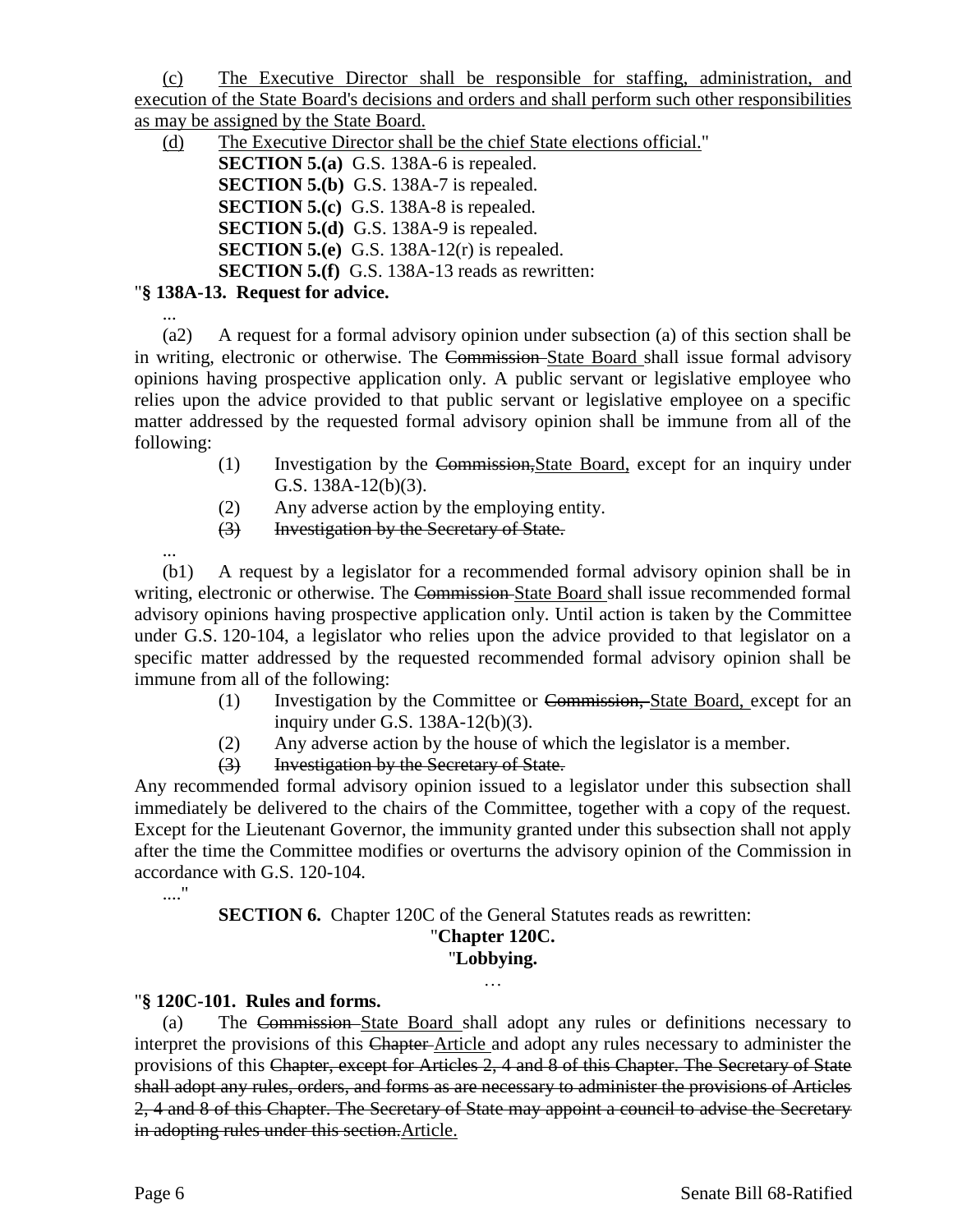(b) With respect to the forms adopted under subsection (a) of this section, the Secretary of State State Board shall adopt rules to protect from disclosure all confidential information under Chapter 132 of the General Statutes related to economic development initiatives or to industrial or business recruitment activities. The information shall remain confidential until the State, a unit of local government, or the business has announced a commitment by the business to expand or locate a specific project in this State or a final decision not to do so, and the business has communicated that commitment or decision to the State or local government agency involved with the project.

(c) In adopting rules under this Chapter, Article, the Commission State Board is exempt from the requirements of Article 2A of Chapter 150B of the General Statutes, except that the Commission State Board shall comply with G.S. 150B-21.2(d). At least 30 business days prior to adopting a rule, the Commission State Board shall:

- (1) Publish the proposed rules in the North Carolina Register.
- (2) Submit the rule and a notice of public hearing to the Codifier of Rules, and the Codifier of Rules shall publish the proposed rule and the notice of public hearing on the Internet to be posted within five business days.
- (3) Notify those on the mailing list maintained in accordance with G.S. 150B-21.2(d) and any other interested parties of its intent to adopt a rule and of the public hearing.
- (4) Accept written comments on the proposed rule for at least 15 business days prior to adoption of the rule.
- (5) Hold at least one public hearing on the proposed rule no less than five days after the rule and notice have been published.

A rule adopted under this subsection becomes effective the first day of the month following the month the final rule is submitted to the Codifier of Rules for entry into the North Carolina Administrative Code, and applies prospectively. A rule adopted by the Commission that does not comply with the procedural requirements of this subsection shall be null, void, and without effect. For purposes of this subsection, a rule is any Commission State Board regulation, standard, or statement of general applicability that interprets an enactment by the General Assembly or Congress, or a regulation adopted by a federal agency, or that describes the procedure or practice requirements of the Commission.State Board.

(d) For purposes of G.S. 150B-21.3(b2), a written objection filed by the Commission to a rule adopted by the Secretary of State pursuant to this Chapter shall be deemed written objections from 10 or more persons under that statute. Notwithstanding G.S. 150B-21.3(b2), a rule adopted by the Secretary of State pursuant to this Chapter objected to by the Commission under this subsection shall not become effective until an act of the General Assembly approving the rule has become law. If the General Assembly does not approve a rule under this subsection by the day of adjournment of the next regular session of the General Assembly that begins at least 25 days after the date the Rules Review Commission approves the rule, the permanent rule shall not become effective and any temporary rule associated with the permanent rule expires. If the General Assembly fails to approve a rule by the day of adjournment, the Secretary of State may initiate rulemaking for a new permanent rule, including by the adoption of a temporary rule.

#### "**§ 120C-102. Request for advice.**

(a) At the request of any person, State agency, or governmental unit affected by this Chapter, Article, the Commission State Board shall render advice on specific questions involving the meaning and application of this Chapter-Article and that person's, State agency's, or any governmental unit's compliance therewith. Requests for advice and advice rendered in response to those requests shall relate to real or reasonably anticipated fact settings or circumstances.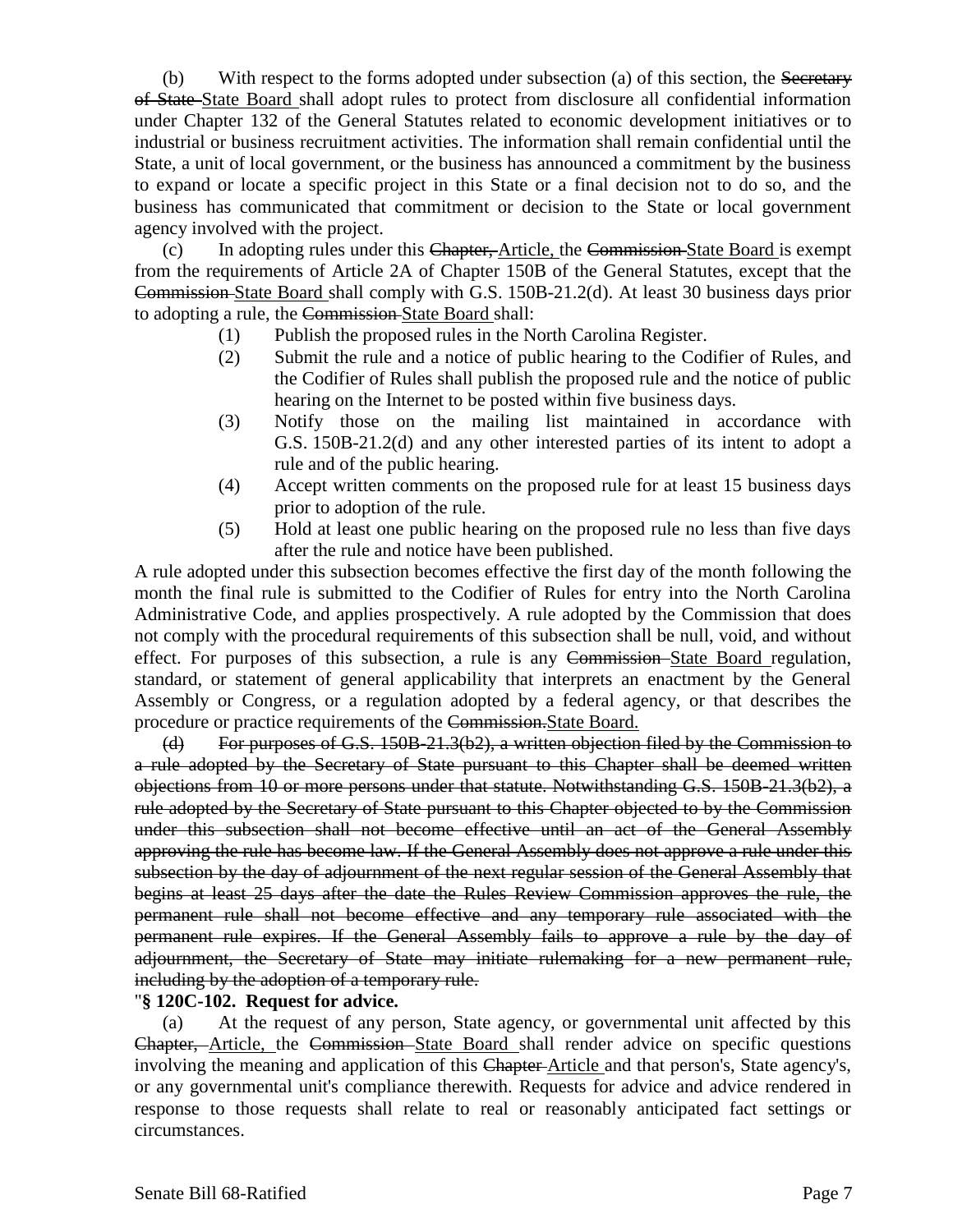(a1) A request for a formal opinion under subsection (a) of this section shall be in writing, electronic or otherwise. The Commission-State Board shall issue formal advisory opinions having prospective application only. An individual, State agency, or governmental unit who relies upon the advice provided to that individual, State agency, or governmental unit on a specific matter addressed by a requested formal advisory opinion shall be immune from all of the following:

- (1) Investigation by the Commission.State Board.
- (2) Any adverse action by the employing entity.
- (3) Investigation by the Secretary of State.

(b) Staff to the Commission State Board may issue advice, but not formal advisory opinions, under procedures adopted by the Commission.State Board.

(c) The Commission State Board shall publish its formal advisory opinions within 30 days of issuance, edited as necessary to protect the identities of the individuals requesting opinions.

(d) Except as provided under subsections (c) and (d1) of this section, a request for advice, any advice provided by Commission State Board staff, any formal advisory opinions, any supporting documents submitted or caused to be submitted to the Commission-State Board or Commission State Board staff, and any documents prepared or collected by the Commission State Board or the Commission State Board staff in connection with a request for advice are confidential. The identity of the individual, State agency, or governmental unit making the request for advice, the existence of the request, and any information related to the request may not be revealed without the consent of the requestor. An individual, State agency, or governmental unit who requests advice or receives advice, including a formal advisory opinion, may authorize the release to any other person, the State, or any governmental unit of the request, the advice, or any supporting documents.

For purposes of this section, "document" is as defined in G.S. 120-129. Requests for advice, any advice, and any documents related to requests for advice are not "public records" as defined in G.S. 132-1.

(d1) Staff to the Commission may share all information and documents related to requests under subsection (a) and (a1) of this section with staff of the Office of the Secretary of State. The information and documents in the possession of the staff of the Office of the Secretary of State shall remain confidential and not public records. The Commission shall forward an unedited copy of each formal advisory opinion under this section to the Secretary of State at the time the formal advisory opinion is issued to the requestor, and the Secretary of State shall treat that unedited advisory opinion as confidential and not a public record.

(e) Requests for advisory opinions may be withdrawn by the requestor at any time prior to the issuance of a formal advisory opinion.

...

## "**§ 120C-601. Powers and duties of the Commission.State Board.**

(a) The Commission State Board may investigate complaints of violations of this Chapter and shall refer complaints related solely to Articles 2, 4, or 8 of this Chapter to the Secretary of State. Article.

(b) The Commission may petition the Superior Court of Wake County for the approval to issue subpoenas and subpoenas duces tecum as necessary to conduct investigations of violations of this Chapter. The court shall authorize subpoenas under this subsection when the court determines they are necessary for the enforcement of this Chapter. Subpoenas issued under this subsection shall be enforceable by the court through contempt powers. Venue shall be with the Superior Court of Wake County for any nonresident person, or that person's agent, who makes a reportable expenditure under this Chapter, and personal jurisdiction may be asserted under G.S. 1-75.4.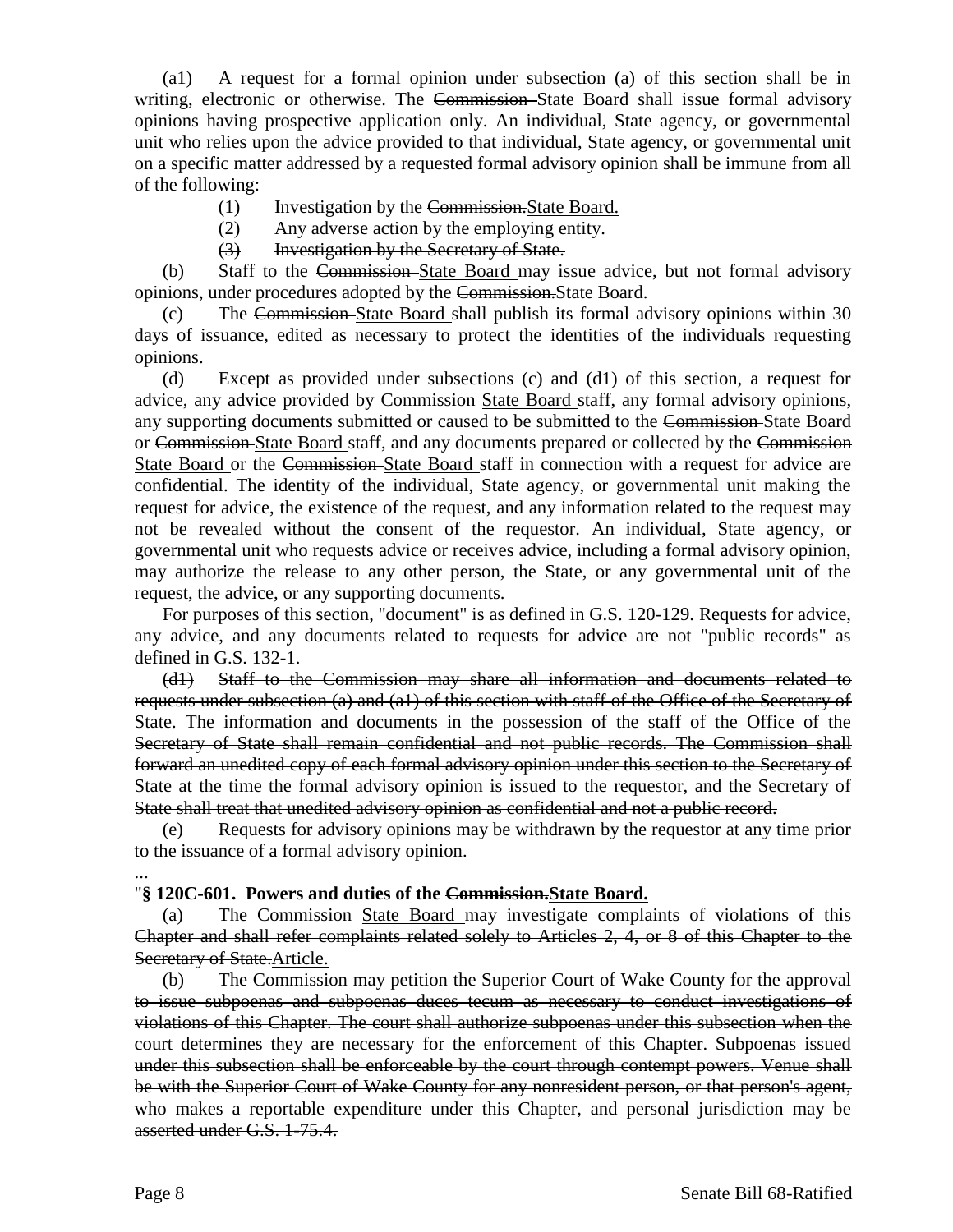(c) Complaints of violations of this Chapter Article and all other records accumulated in conjunction with the investigation of these complaints shall be considered confidential records and may be released only by order of a court of competent jurisdiction. Any information obtained by the Commission State Board from any law enforcement agency, administrative agency, or regulatory organization on a confidential or otherwise restricted basis in the course of an investigation shall be confidential and exempt from G.S. 132-6 to the same extent that it is confidential in the possession of the providing agency or organization.

(d) The Commission State Board shall publish annual statistics on complaints, including the number of complaints, the number of apparent violations of this Chapter-Article referred to a district attorney, the number of dismissals, and the number and age of complaints pending.

## "**§ 120C-602. Punishment for violation.**

(a) Whoever willfully violates any provision of Article 2 or Article 3 of this Chapter Part 2 or Part 3 of this Article shall be guilty of a Class 1 misdemeanor, except as provided in those Articles. In addition, no lobbyist who is convicted of a violation of the provisions of this Chapter Article shall in any way act as a lobbyist for a period of two years from the date of conviction.

(b) In addition to the criminal penalties set forth in this section, the Secretary of State may levy civil fines for a violation of any provision of Articles 2, 4, or 8 of this Chapter up to five thousand dollars (\$5,000) per violation. In addition to the criminal penalties set forth in this section, the Commission State Board may levy civil fines for a violation of any provision of this Chapter except Article 2, 4, or 8 of this Chapter Article up to five thousand dollars (\$5,000) per violation.

#### "**§ 120C-603. Enforcement by district attorney and Attorney General.**

(a) The Commission or the Secretary of State, as appropriate, State Board may investigate complaints of violations of this Chapter Article and shall report apparent violations of this Chapter Article to the district attorney of the prosecutorial district as defined in G.S. 7A-60 of which Wake County is a part, who shall prosecute any person or governmental unit who violates any provisions of this Chapter.Article.

(b) Complaints of violations of this Chapter-Article involving the Commission-State Board or any member employee of the Commission State Board shall be referred to the Attorney General for investigation. The Attorney General shall, upon receipt of a complaint, make an appropriate investigation thereof, and the Attorney General shall forward a copy of the investigation to the district attorney of the prosecutorial district as defined in G.S. 7A-60 of which Wake County is a part, who shall prosecute any person or governmental unit who violates any provisions of this Chapter.Article.

...."

# **SECTION 7.(a)** G.S. 163-19 is repealed.

**SECTION 7.(b)** G.S. 163-20 reads as rewritten:

#### "**§ 163-20. Meetings of Board; quorum; minutes.**

(a) Call of Meeting. – The State Board of Elections shall meet at the call of the chairman whenever necessary to discharge the duties and functions imposed upon it by this Chapter. The chairman shall call a meeting of the Board upon the written application or applications of any two members thereof. If there is no chairman, or if the chairman does not call a meeting within three days after receiving a written request or requests from two members, any three members of the Board shall have power to call a meeting of the Board, and any duties imposed or powers conferred on the Board by this Chapter may be performed or exercised at that meeting, although the time for performing or exercising the same prescribed by this Chapter may have expired.

(b) Place of Meeting. – Except as provided in subsection (c), below, the State Board of Elections shall meet in its offices in the City of Raleigh, or at another place in Raleigh to be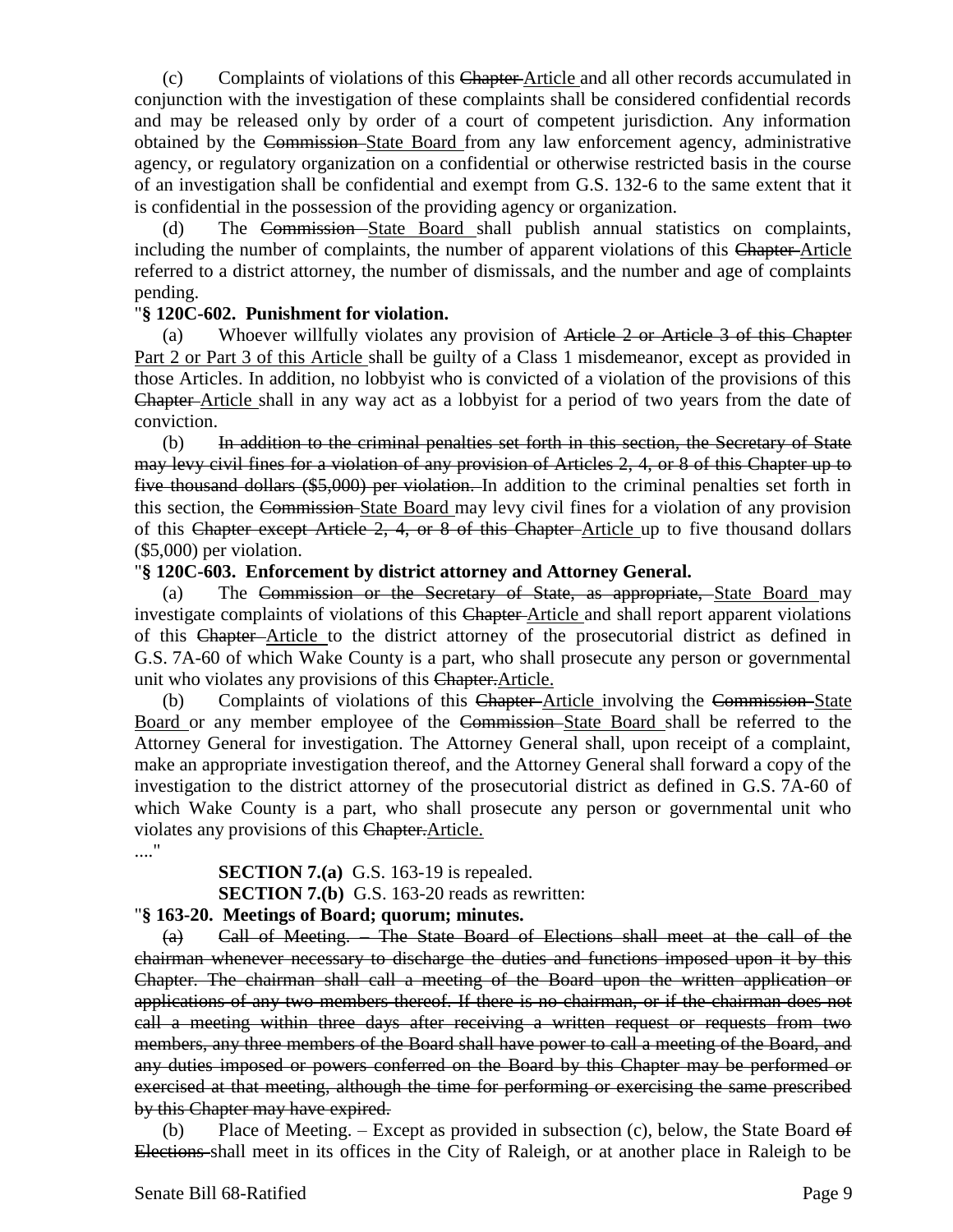designated by the chairman. However, subject to the limitation imposed by subsection (c), below, upon the prior written request of any four-a majority of its members, the State Board of Elections shall meet at any other place in the State designated by the four-a majority of its members.

(c) Meetings to Investigate Alleged Violations of This Chapter. – When called upon to investigate or hear sworn alleged violations of this Chapter, the State Board of Elections shall meet and hear the matter in the county in which the violations are alleged to have occurred.

(d) Quorum. – A majority of the members constitutes a quorum for the transaction of business by the State Board of Elections. If any member of the Board fails to attend a meeting, and by reason thereof there is no quorum, the members present shall adjourn from day to day for not more than three days, by the end of which time, if there is no quorum, the Governor may summarily remove any member failing to attend and appoint his successor.

(e) Minutes. – The State Board of Elections shall keep minutes recording all proceedings and findings at each of its meetings. The minutes shall be recorded in a book which shall be kept in the office of the Board in Raleigh."

**SECTION 7.(c)** G.S. 163-21 is repealed.

**SECTION 7.(d)** G.S. 163-23 is repealed.

**SECTION 7.(e)** G.S. 163-26 is repealed.

**SECTION 7.(f)** G.S. 163-27 is repealed.

**SECTION 7.(g)** G.S. 163-28 is repealed.

**SECTION 7.(h)** G.S. 163-30 reads as rewritten:

## "**§ 163-30. County boards of elections; appointments; terms of office; qualifications; vacancies; oath of office; instructional meetings.**

In every county of the State there shall be a county board of elections, to consist of three four persons of good moral character who are registered voters in the county in which they are to act. Members Two of the members of the county board of elections shall be of the political party with the highest number of registered affiliates, and two shall be of the political party with the second highest number of registered affiliates, as reflected by the latest registration statistics published by the State Board. In 2017, members of county boards of elections shall be appointed by the State Board on the second Tuesday in July. In 2019, members of county boards of elections shall be appointed by the State Board of Elections on the last Tuesday in June 1985, and every two years thereafter, and their terms of office shall continue for two years from the specified date of appointment and until their successors are appointed and qualified. Not more than two members of the county board of elections shall belong to the same political party.

No person shall be eligible to serve as a member of a county board of elections who holds any elective office under the government of the United States, or of the State of North Carolina or any political subdivision thereof.

No person who holds any office in a state, congressional district, county or precinct political party or organization, or who is a campaign manager or treasurer of any candidate or political party in a primary or election, shall be eligible to serve as a member of a county board of elections, provided however that the position of delegate to a political party convention shall not be considered an office for the purpose of this section.

No person shall be eligible to serve as a member of a county board of elections who is a candidate for nomination or election.

No person shall be eligible to serve as a member of a county board of elections who is the wife, husband, son, son-in-law, daughter, daughter-in-law, mother, mother-in-law, father, father-in-law, sister, sister-in-law, brother, brother-in-law, aunt, uncle, niece, or nephew of any candidate for nomination or election. Upon any member of the board of elections becoming ineligible, that member's seat shall be declared vacant. This paragraph only applies if the county board of elections is conducting the election for which the relative is a candidate.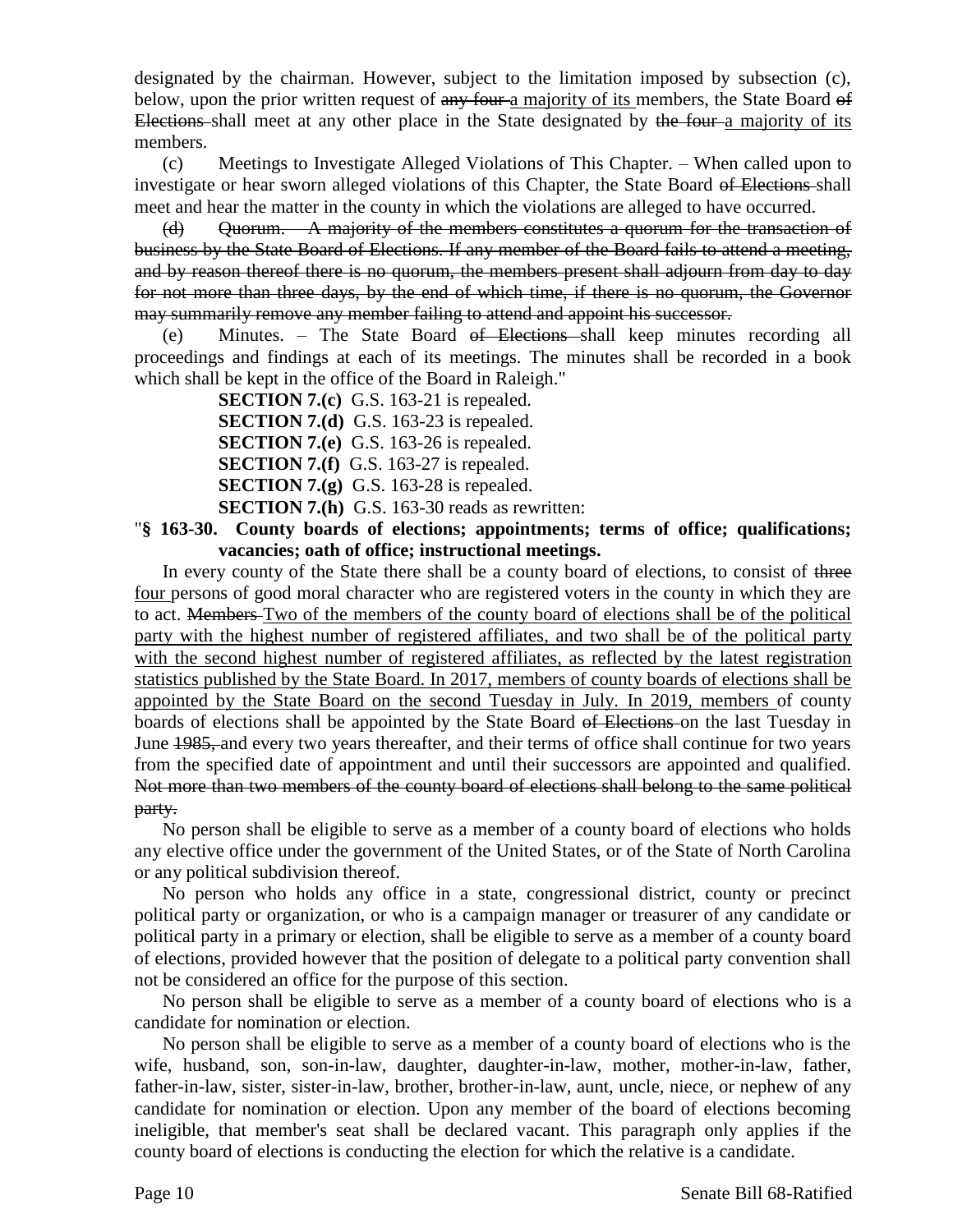The State chairman chair of each political party shall have the right to recommend to the State Board of Elections three registered voters in each county for appointment to the board of elections for that county. If such recommendations are received by the Board 15 or more days before the last Tuesday in June 1985,2017, and each two years thereafter, it shall be the duty of the State Board of Elections to appoint the county boards from the names thus recommended.

Whenever a vacancy occurs in the membership of a county board of elections for any cause the State chairman chair of the political party of the vacating member shall have the right to recommend two registered voters of the affected county for such office, and it shall be the duty of the State Board of Elections to fill the vacancy from the names thus recommended.

At the meeting of the county board of elections required by G.S. 163-31 to be held on Tuesday following the third Monday in July in the year of their appointment the members shall take the following oath of office:

> "I, \_\_\_\_\_\_\_\_\_, do solemnly swear (or affirm) that I will support the Constitution of the United States; that I will be faithful and bear true allegiance to the State of North Carolina and to the constitutional powers and authorities which are or may be established for the government thereof; that I will endeavor to support, maintain and defend the Constitution of said State, not inconsistent with the Constitution of the United States; and that I will well and truly execute the duties of the office of member of the \_\_\_\_\_\_\_\_\_\_ County Board of Elections to the best of my knowledge and ability, according to law; so help me God."

At the first meeting in July annually, the county boards shall organize by electing one of its members chair and one of its members vice-chair, each to serve a one-year term as such. In the odd-numbered year, the chair shall be a member of the political party with the highest number of registered affiliates, as reflected by the latest registration statistics published by the State Board, and the vice-chair a member of the political party with the second highest number of registered affiliates. In the even-numbered year, the chair shall be a member of the political party with the second highest number of registered affiliates, as reflected by the latest registration statistics published by the State Board, and the vice-chair a member of the political party with the highest number of registered affiliates.

Each member of the county board of elections shall attend each instructional meeting held pursuant to G.S. 163-46, unless excused for good cause by the chairman chair of the board, and shall be paid the sum of twenty-five dollars (\$25.00) per day for attending each of those meetings."

#### **SECTION 7.(i)** G.S. 163-31 reads as rewritten:

#### "**§ 163-31. Meetings of county boards of elections; quorum; majority; minutes.**

In each county of the State the members of the county board of elections shall meet at the courthouse or board office at noon on the Tuesday following the third Monday in July in the year of their appointment by the State Board of Elections and, after taking the oath of office provided in G.S. 163-30, they shall organize by electing one member chairman-chair and another member secretary of the county board of elections. On the Tuesday following the third Monday in August of the year in which they are appointed the county board of elections shall meet and appoint precinct chief judges and judges of elections. The board may hold other meetings at such times as the chairman chair of the board, or any two-three members thereof, may direct, for the performance of duties prescribed by law. A majority of the Three members shall constitute a quorum for the transaction of board business. Except where required by law to act unanimously, a majority vote for action of the board shall require three of the four members. The chairman chair shall notify, or cause to be notified, all members regarding every meeting to be held by the board.

The county board of elections shall keep minutes recording all proceedings and findings at each of its meetings. The minutes shall be recorded in a book which shall be kept in the board office and it shall be the responsibility of the secretary, elected by the board, to keep the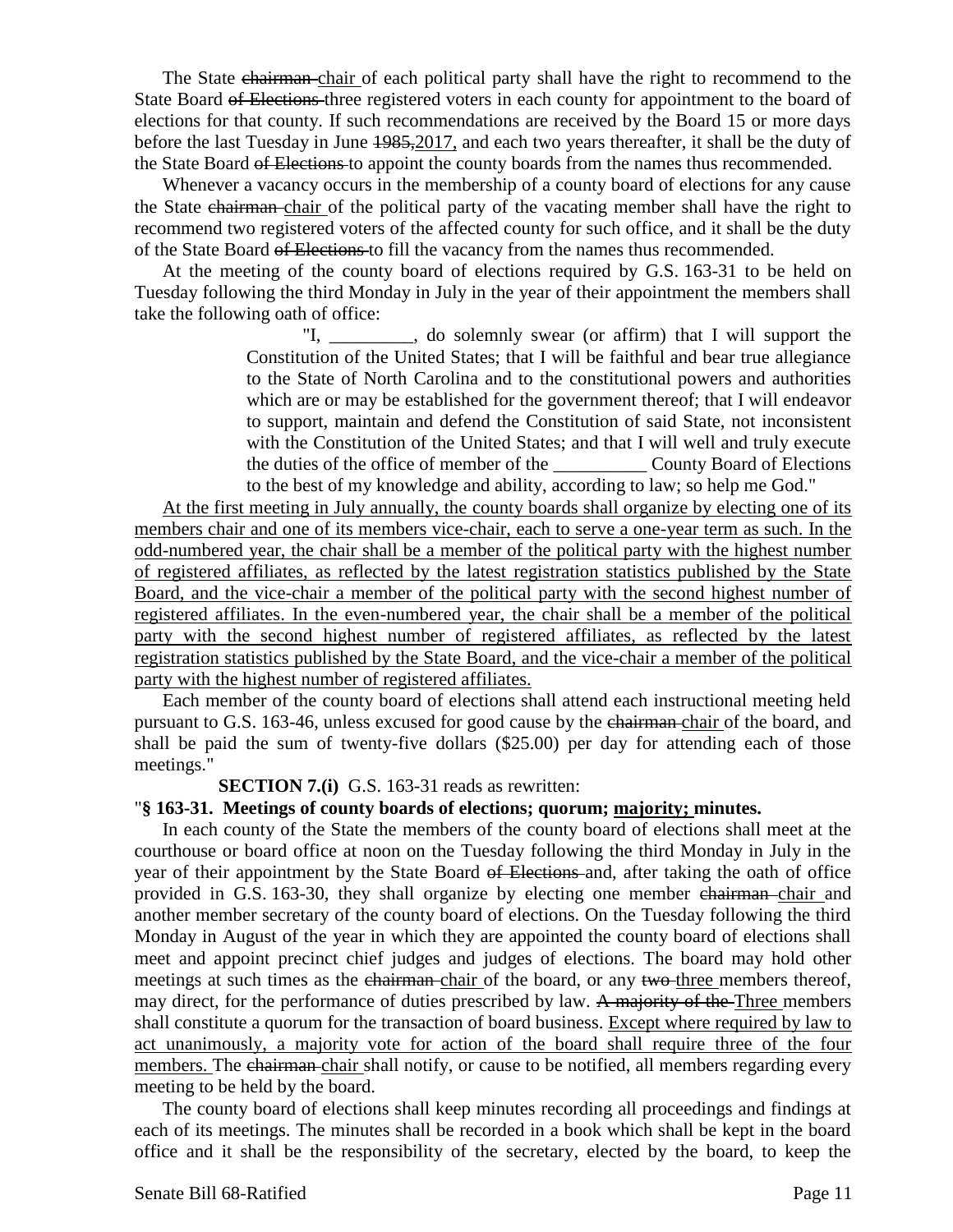required minute book current and accurate. The secretary of the board may designate the director of elections to record and maintain the minutes under his or her supervision."

**SECTION 7.(j)** G.S. 163-182.13 reads as rewritten:

# "**§ 163-182.13. New elections.**

(a) When State Board May Order New Election. – The State Board of Elections may order a new election, upon agreement of at least four five of its members, in the case of any one or more of the following:

- (1) Ineligible voters sufficient in number to change the outcome of the election were allowed to vote in the election, and it is not possible from examination of the official ballots to determine how those ineligible voters voted and to correct the totals.
- (2) Eligible voters sufficient in number to change the outcome of the election were improperly prevented from voting.
- (3) Other irregularities affected a sufficient number of votes to change the outcome of the election.
- (4) Irregularities or improprieties occurred to such an extent that they taint the results of the entire election and cast doubt on its fairness.

(b) State Board to Set Procedures.  $-$  The State Board  $\theta$  Elections shall determine when a new election shall be held and shall set the schedule for publication of the notice, preparation of absentee official ballots, and the other actions necessary to conduct the election.

(c) Eligibility to Vote in New Election. – Eligibility to vote in the new election shall be determined by the voter's eligibility at the time of the new election, except that in a primary, no person who voted in the initial primary of one party shall vote in the new election in the primary of another party. The State Board of Elections shall promulgate adopt rules to effect the provisions of this subsection.

(d) Jurisdiction in Which New Election Held. – The new election shall be held in the entire jurisdiction in which the original election was held.

(e) Which Candidates to Be on Official Ballot. – All the candidates who were listed on the official ballot in the original election shall be listed in the same order on the official ballot for the new election, except in either of the following:

- (1) If a candidate dies or otherwise becomes ineligible between the time of the original election and the new election, that candidate may be replaced in the same manner as if the vacancy occurred before the original election.
- (2) If the election is for a multiseat office, and the irregularities could not have affected the election of one or more of the candidates, the new election, upon agreement of at least four-five members of the State Board, may be held among only those candidates whose election could have been affected by the irregularities.

(f) Tie Votes. – If ineligible voters voted in an election and it is possible to determine from the official ballots the way in which those votes were cast and to correct the results, and consequently the election ends in a tie, the provisions of G.S. 163-182.8 concerning tie votes shall apply."

## **SECTION 7.(k)** G.S. 163-278.22(7) reads as rewritten:

"(7) To make investigations to the extent the State Board deems necessary with respect to statements filed under the provisions of this Article and with respect to alleged failures to file any statement required under the provisions of this Article or Article 22M of the General Statutes and, upon complaint under oath by any registered voter, with respect to alleged violations of any part of this Article or Article 22M of the General Statutes. The State Board shall conclude all investigations no later than one year from the date of the start of the investigation, unless the State Board has reported an apparent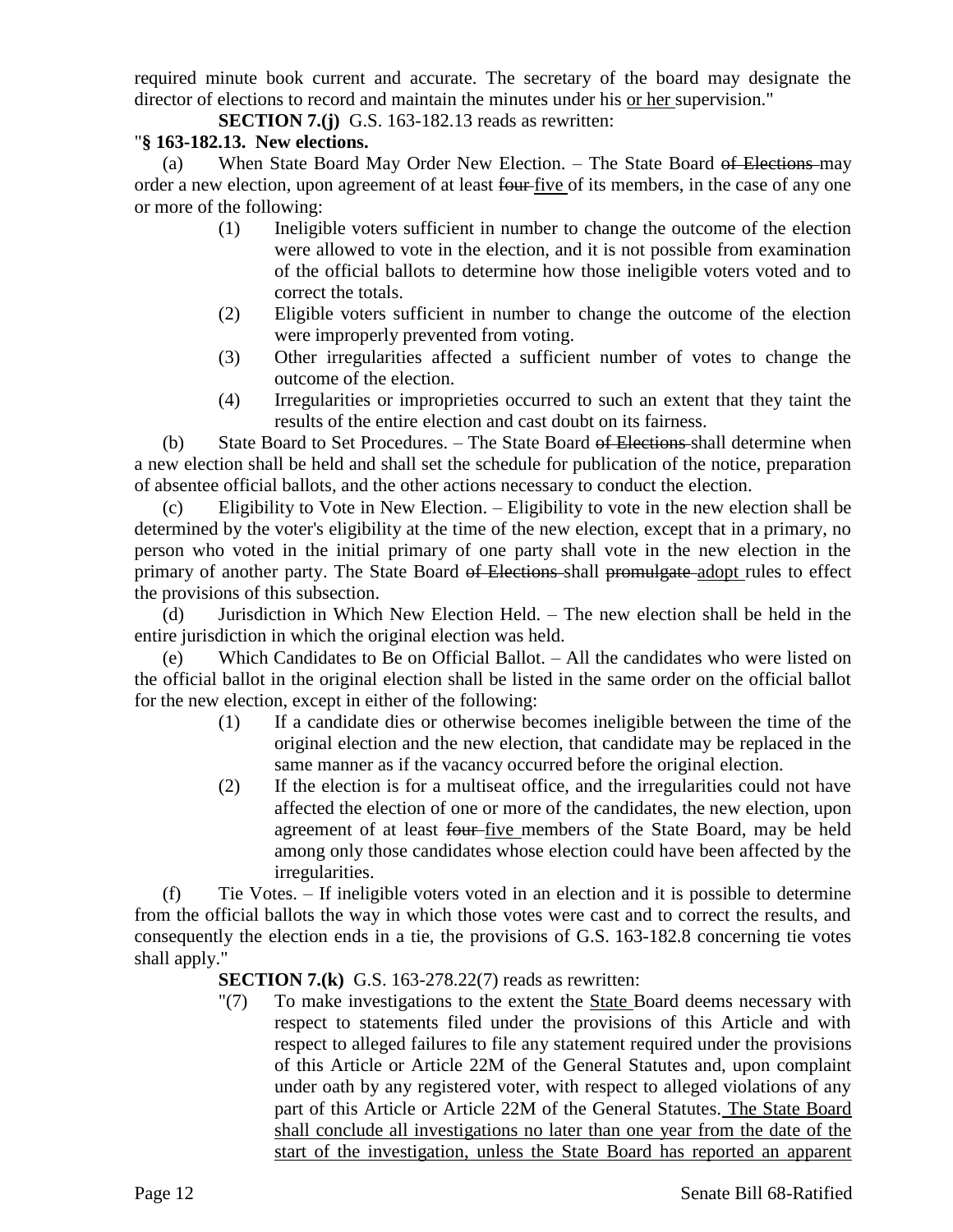**SECTION 8.** G.S. 120-70.141 reads as rewritten:

## "**§ 120-70.141. Purpose and powers of Committee.**

(a) The Joint Legislative Elections Oversight Committee shall examine, on a continuing basis, election administration and campaign finance regulation in North Carolina, in order to make ongoing recommendations to the General Assembly on ways to improve elections administration and campaign finance regulation. In this examination, the Committee shall do the following:

- (1) Study the budgets, programs, and policies of the Bipartisan State Board of Elections and Ethics Enforcement and the county boards of elections to determine ways in which the General Assembly may improve election administration and campaign finance regulation. administration.
- (1a) Study the budgets, programs, and policies of the Bipartisan State Board of Elections and Ethics Enforcement and the county boards of elections to determine ways in which the General Assembly may improve campaign finance regulation.
- (2) Examine election statutes and court decisions to determine any legislative changes that are needed to improve election administration and campaign finance regulation.
- (3) Study other states' initiatives in election administration and campaign finance regulation to provide an ongoing commentary to the General Assembly on these initiatives and to make recommendations for implementing similar initiatives in North Carolina; and
- (4) Study any other election matters that the Committee considers necessary to fulfill its mandate.

(b) The Committee may make interim reports to the General Assembly on matters for which it may report to a regular session of the General Assembly. A report to the General Assembly may contain any legislation needed to implement a recommendation of the Committee."

**SECTION 9.** Notwithstanding G.S. 163A-2, as enacted by Section 4 of this act, the chairs of the two political parties shall submit a list of names to the Governor on or before April 20, 2017, and the Governor shall make appointments from those lists no later than May 1, 2017. The State chairs of the two political parties shall not nominate, and the Governor shall not appoint, any individual who has served two or more full consecutive terms on the State Board of Elections or State Ethics Commission, as of April 30, 2017.

**SECTION 10.** Notwithstanding G.S. 163A-2(f) and (g), as enacted by Section 4 of this act, the Governor shall appoint a member of the State Board to serve as chair, a member to serve as vice-chair, and a member to serve as secretary of the State Board until its first meeting in May 2019, at which time the State Board shall select it a chair and vice-chair in accordance with G.S. 163A-2(f) and select a secretary in accordance with G.S. 163A-2(g).

**SECTION 11.** Any previous assignment of duties of a quasi-legislative or quasi-judicial nature by the Governor or General Assembly to the agencies or functions transferred by this act shall have continued validity with the transfer under this act. Except as otherwise specifically provided in this act, each enumerated commission, board, or other function of State government transferred to the Bipartisan State Board of Elections and Ethics Enforcement, as created in this act, is a continuation of the former entity for purposes of succession to all the rights, powers, duties, and obligations of the former. Where the former entities are referred to by law, contract, or other document in their former name, the Bipartisan State Board of Elections and Ethics Enforcement, as created in this act, is charged with exercising the functions of the former named entity.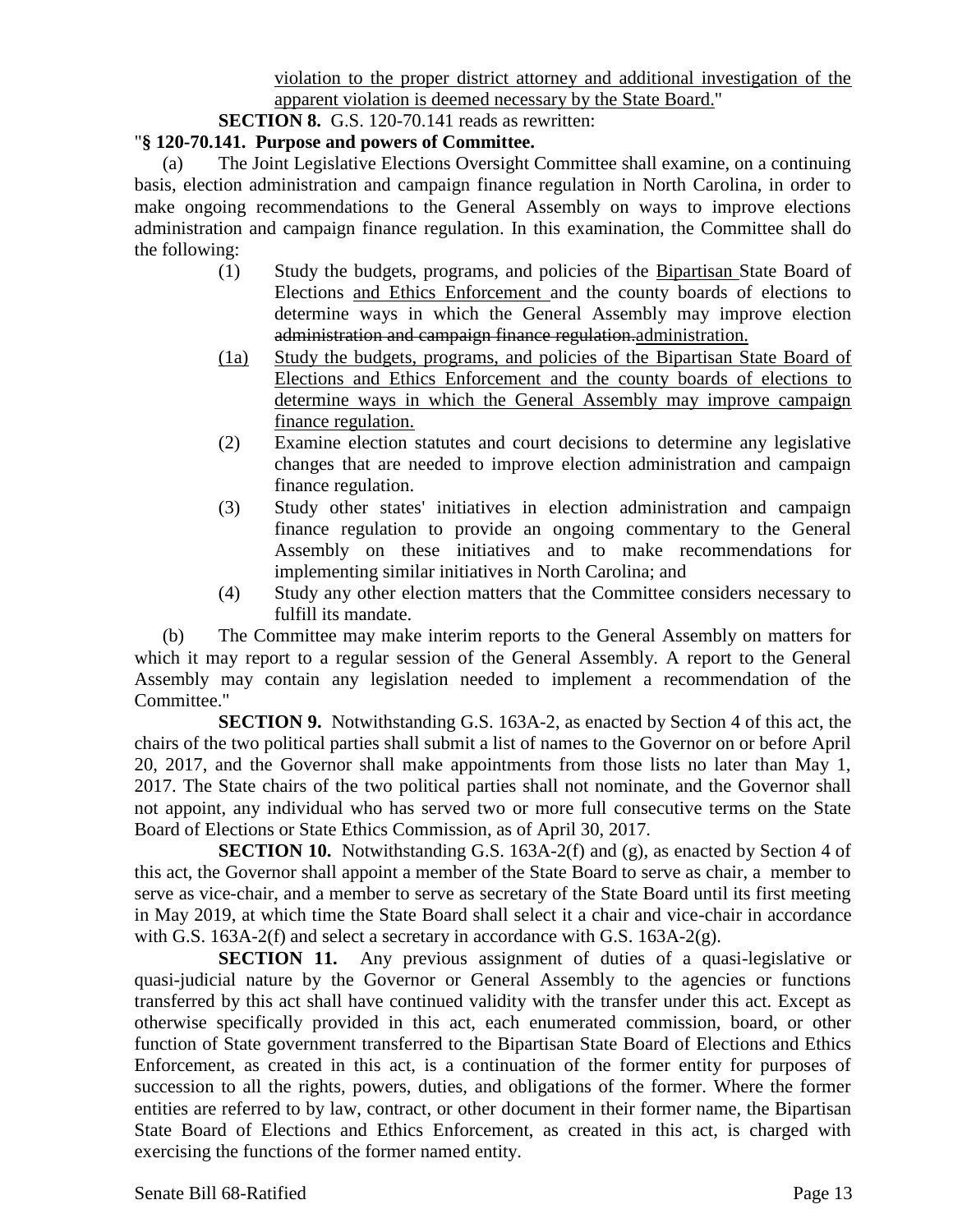**SECTION 12.** No action or proceeding pending on May 1, 2017, brought by or against the State Board of Elections, the State Ethics Commission, or the Secretary of State regarding the lobbyist registration and lobbying enforcement of the Secretary of State shall be affected by any provision of this act, but the same may be prosecuted or defended in the name of the Bipartisan State Board of Elections and Ethics Enforcement, as created in this act. In these actions and proceedings, the Bipartisan State Board of Elections and Ethics Enforcement or its Executive Director, as appropriate, shall be substituted as a party upon proper application to the courts or other administrative or quasi-judicial bodies.

Any business or other matter undertaken or commanded by any State program or office or contract transferred by this act to the Bipartisan State Board of Elections and Ethics Enforcement pertaining to or connected with the functions, powers, obligations, and duties set forth herein, which is pending on May 1, 2017, may be conducted and completed by the Bipartisan State Board of Elections and Ethics Enforcement in the same manner and under the same terms and conditions and with the same effect as if conducted and completed by the original program, office, or commissioners or directors thereof.

**SECTION 13.** The consolidation provided for under this act shall not affect any ongoing investigation or audit. Any ongoing hearing or other proceeding before the State Ethics Commission or State Board of Elections on May 1, 2017, shall be transferred to the Bipartisan State Board of Elections and Ethics Enforcement, as created by this act, on May 1, 2017. Prosecutions for offenses or violations committed before May 1, 2017, are not abated or affected by this act, and the statutes that would be applicable but for this act remain applicable to those prosecutions.

**SECTION 14.** Rules and forms adopted by the State Ethics Commission, Secretary of State related to lobbying, and the State Board of Elections shall remain in effect as provided in G.S. 150B-21.7. Policies, procedures, and guidance shall remain in effect until amended or repealed by the Bipartisan State Board of Elections and Ethics Enforcement. The list of covered boards adopted by the State Ethics Commission under G.S. 138A-11 as of April 30, 2017, shall continue in effect until amended or repealed by the Bipartisan State Board of Elections and Ethics Enforcement.

**SECTION 15.** Any evaluation of a statement of economic interest issued by the State Ethics Commission pursuant to Article 3 of Chapter 138A of the General Statutes in 2016 shall remain in effect until amended or repealed by the Bipartisan State Board of Elections and Ethics Enforcement.

**SECTION 16.** The authority, powers, duties and functions, records, personnel, property, and unexpended balances of appropriations, allocations, or other funds, including the functions of budgeting and purchasing, of the State Ethics Commission are transferred to the Bipartisan State Board of Elections and Ethics Enforcement, as created in this act. The authority, powers, duties and functions, records, personnel, property, and unexpended balances of appropriations, allocations, or other funds, including the functions of budgeting and purchasing, of the State Board of Elections are transferred to the Bipartisan State Board of Elections and Ethics Enforcement, as created in this act. The authority, powers, duties and functions, records, personnel, property, and unexpended balances of appropriations, allocations, or other funds, including the functions of budgeting and purchasing, of the lobbying registration and lobbying enforcement functions of the Secretary of State are transferred to the Bipartisan State Board of Elections and Ethics Enforcement, as created in this act. The Director of the Budget shall resolve any disputes arising out of this transfer.

**SECTION 17.** Notwithstanding G.S. 163A-6, the Bipartisan State Board of Elections and Ethics Enforcement shall not appoint an Executive Director until May 2019. Until such time as the Bipartisan State Board of Elections and Ethics Enforcement appoints an Executive Director in accordance with G.S. 163A-6, as enacted by this act, the Executive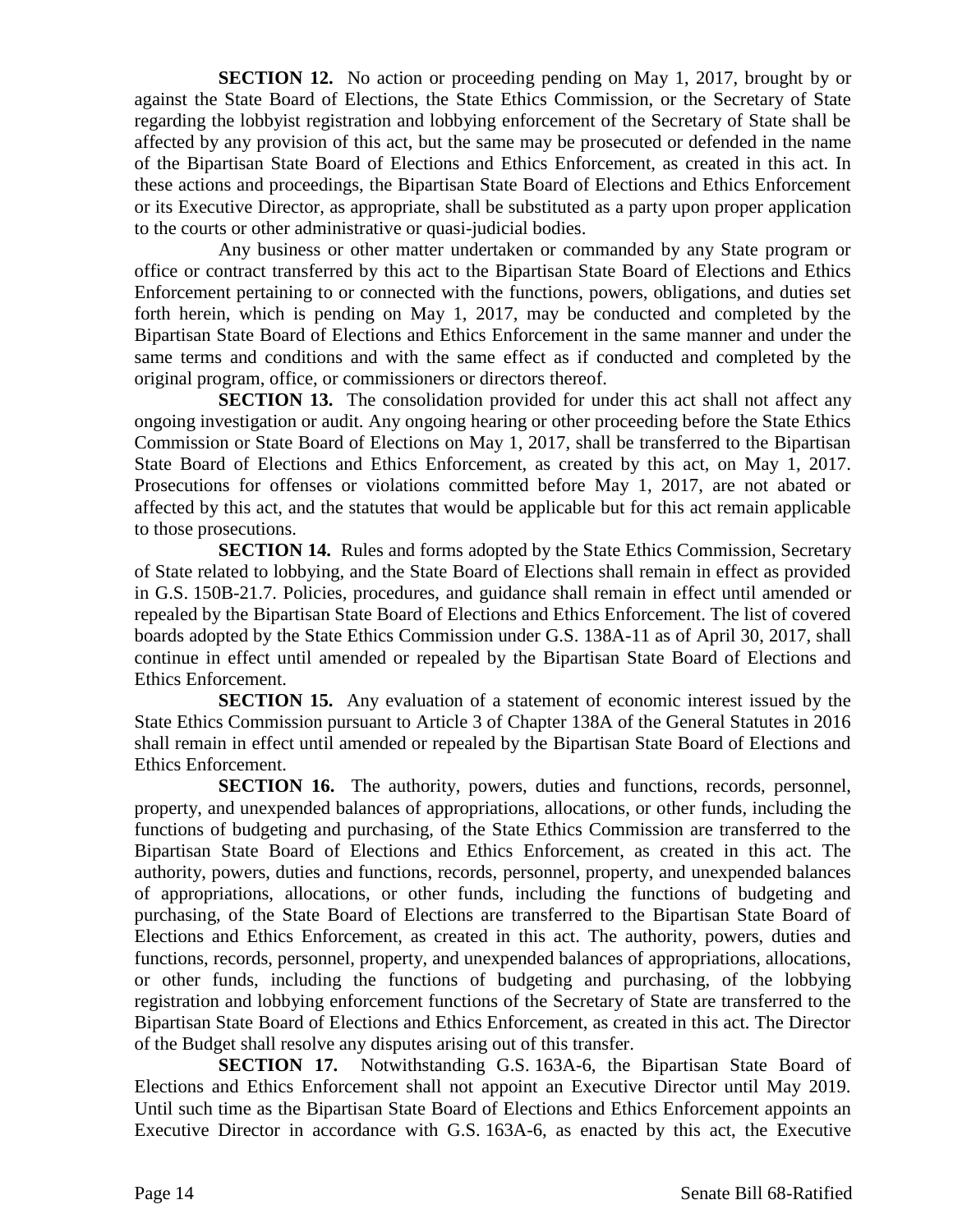Director of the State Board of Elections under G.S. 163-26, as of December 31, 2016, shall be the Executive Director.

**SECTION 18.** The appropriations and resources of the State Ethics Commission is transferred to the Bipartisan State Board of Elections and Ethics Enforcement, and the transfer shall have all the elements of a Type I transfer under G.S. 143A-6.

**SECTION 19.** The appropriations and resources of the State Board of Elections, including any office space of the State Board of Elections, is transferred to the Bipartisan State Board of Elections and Ethics Enforcement, and the transfer shall have all the elements of a Type I transfer under G.S. 143A-6, with the Budget Code for the newly established State Board being the previous State Board of Elections Budget Code of 18025.

**SECTION 20.** The appropriations and resources of the lobbying registration and lobbying enforcement functions of the Secretary of State are transferred to the Bipartisan State Board of Elections and Ethics Enforcement, and the transfers shall have all the elements of a Type I transfer under G.S. 143A-6. Specifically, the following positions shall be transferred: Lobbying Compliance Director (Position 60008800), Law Enforcement Agent (Position 60008806), Administrative Assistant II (Position 60008801), Administrative Assistant II (Position 60008802), and Administrative Assistant II (Position 60008803).

**SECTION 21.** The Bipartisan State Board of Elections and Ethics Enforcement shall report to the Joint Legislative Commission on Governmental Operations, Joint Legislative Elections Oversight Committee, and the Legislative Ethics Committee on or before April 1, 2018, and again on or before March 1, 2019, as to recommendations for statutory changes necessary to further implement this consolidation.